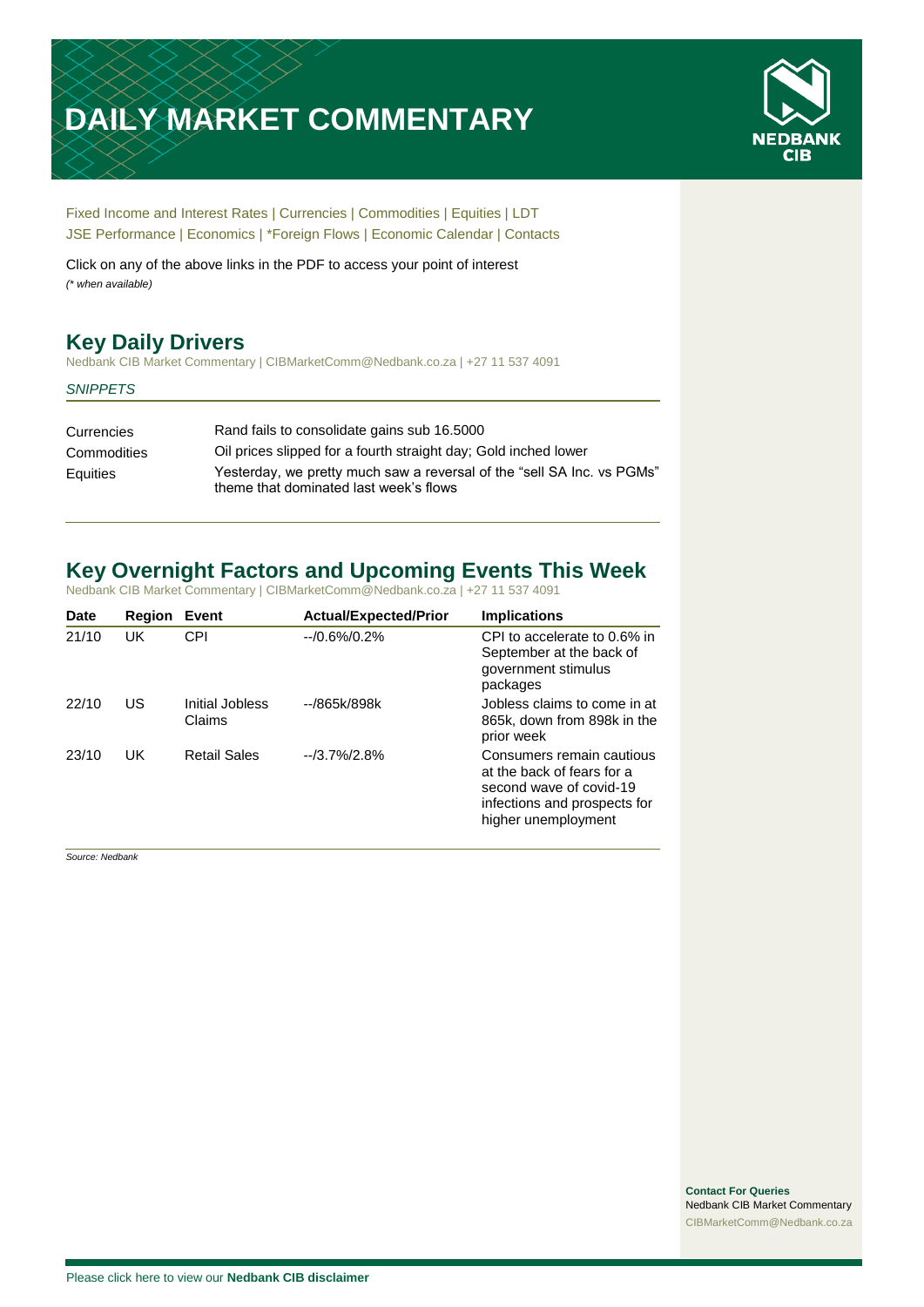# <span id="page-1-0"></span>**Fixed Income and Interest Rates**

Bond flow sales |+2711 535 4021 | Corporate Money Markets | +2711 535 4007 | Business Bank Money Markets | +2711 535 4006

| <b>Bonds</b>                  | <b>Last price</b> | Δ<br>1d | Δ<br><b>MTD</b> | Δ<br><b>YTD</b> | Δ<br>12Month | <b>MTD</b> trend |
|-------------------------------|-------------------|---------|-----------------|-----------------|--------------|------------------|
|                               | %                 | bps     | bps             | bps             | bps          |                  |
|                               |                   |         |                 |                 |              |                  |
| R208-0,4 yrs                  | 3,43              | $-0,00$ | $-13,90$        | $-330,80$       | $-321,10$    | ψ                |
| R186-6,2 yrs                  | 7.01              | $-0,05$ | $-19,15$        | $-123.35$       | $-122,15$    | ψ                |
| R2030-9,3 yrs                 | 9,25              | $-0,05$ | $-16,75$        | 23,35           | 32,95        | ψ                |
| R2048-27,4 yrs                | 11,60             | $-0,05$ | 4,65            | 151,85          | 175,55       | ۸                |
| US 10 yr                      | 0,77              | $-0,41$ | 8,17            | $-115,27$       | $-98,89$     | φ                |
| <b>UK 10 yr</b>               | 0,17              | $-1,30$ | $-6,00$         | $-65,30$        | $-54,00$     | ψ                |
| German 10 yr                  | $-0,63$           | $-0,60$ | $-10,60$        | $-44,30$        | $-24,60$     | ψ                |
| Japan 10 yr                   | 0,02              | $-0,60$ | 0,40            | 3,10            | 15,10        | ۸                |
|                               |                   | Δ       | Δ               | Δ               | Δ            | <b>MTD</b> trend |
|                               |                   |         |                 |                 |              |                  |
| <b>Money Market</b>           | <b>Last price</b> | 1d      | <b>MTD</b>      | <b>YTD</b>      | 12Month      |                  |
|                               | $\frac{9}{20}$    | bps     | bps             | bps             | bps          |                  |
| SA repo rate                  | 3,50              | 0,00    | 0,00            | $-300,00$       | $-300,00$    | ۰                |
| SA prime rate                 | 7,00              | 0,00    | 0,00            | $-300,00$       | $-300,00$    | ۰                |
| SA CPI (MTD = previous month) | 3,10              |         | $-10,00$        | $-90.00$        | $-120,00$    | ψ                |
| SA 3m JIBAR                   | 3,34              | $-0,80$ | $-0,80$         | $-345,80$       | $-343,30$    | ψ                |
| SA 3m NCD                     | 3,35              | 0,00    | 0,00            | $-347,50$       | $-342,50$    | ۰                |
| SA 6m NCD                     | 3,36              | 0,00    | $-6,25$         | $-396,25$       | $-386,25$    | ψ                |
| SA 12m NCD                    | 3,48              | 0,00    | $-11,25$        | $-415.00$       | $-412.50$    | ψ                |
| US 3m LIBOR                   | 0,22              | 0,06    | $-1,55$         | $-169,00$       | $-178,49$    | ψ                |
| UK 3m LIBOR                   | 0,05              | 0,01    | $-1,50$         | $-74,58$        | $-73,78$     | ψ                |
| Japan 3m LIBOR                | $-0,10$           | $-0.18$ | 0,05            | $-5,60$         | 0,55         | φ                |

| <b>FRAs and Swaps</b>            | Last price | Δ<br>1d | Δ<br><b>MTD</b> | Δ<br><b>YTD</b> | Δ<br>12Month | <b>MTD</b> trend |
|----------------------------------|------------|---------|-----------------|-----------------|--------------|------------------|
|                                  | %          | bps     | bps             | bps             | bps          |                  |
| 3X6 FRA                          | 3,10       | $-0,50$ | $-16,50$        | $-351,00$       | $-348,00$    | ψ                |
| 6X9 FRA                          | 3,03       | 0,00    | 4,00            | 3,00            | 4,00         | ۸                |
| <b>9X12 FRA</b>                  | 3,10       | 0,00    | $-26,50$        | $-339,00$       | $-333,00$    | ψ                |
| 18X21 FRA                        | 3,59       | 0,00    | $-30,50$        | $-299,00$       | $-296,00$    | ψ                |
| SA 2yr Swap                      | 3,31       | 0,00    | $-25,00$        | $-328,00$       | $-324,00$    | ψ                |
| SA 3yr Swap                      | 3,76       | 0,00    | $-22,00$        | $-291,00$       | $-288,00$    | ψ                |
| SA 5yr Swap                      | 4,85       | 0,00    | $-12,75$        | $-210,50$       | $-206.00$    | V                |
| SA 10yr Swap                     | 7,00       | $-0,20$ | $-4,00$         | $-68,00$        | $-61,50$     | ψ                |
| SA 15yr Swap                     | 7,93       | $-4,50$ | 3,50            | $-13,50$        | $-3,50$      | ۸                |
|                                  |            |         |                 |                 |              |                  |
|                                  |            | Δ       | Δ               | Δ               | Δ            | <b>MTD</b> trend |
| <b>Spreads</b>                   | Last price | 1d      | <b>MTD</b>      | <b>YTD</b>      | 12Month      |                  |
|                                  | %          | bps     | bps             | bps             | bps          |                  |
| 2v10v                            | $-3,70$    | 0,20    | $-21,00$        | $-260,00$       | $-262,50$    | ψ                |
| 3v10y                            | $-3,24$    | 0,20    | $-18,00$        | $-223,00$       | $-226,50$    | ψ                |
| R2030-R208                       | 5,82       | $-0,05$ | $-2,85$         | 354,15          | 354,05       | ψ                |
| R2048-R2030                      | 2,34       | $-0,00$ | 21,40           | 128,50          | 142,60       | ۸                |
| 5y-R2030                         | $-4,41$    | 0,05    | 4,00            | $-233,85$       | $-238,95$    | φ                |
| 10y-R2030                        | $-2,25$    | $-0,15$ | 12,75           | $-91,35$        | $-94,45$     | ۸                |
| 15y-R2030                        | $-1,33$    | $-4,45$ | 20,25           | $-36,85$        | $-36,45$     | φ                |
| SA 5yr CDS spread - basis points | 273,00     | 0,00    | $-45,00$        | 106,50          | 93,50        | ψ                |

#### **US 10 Year Yield SA 10 Year Yield**



*Source: Bloomberg, Nedbank Source: Bloomberg, Nedbank*

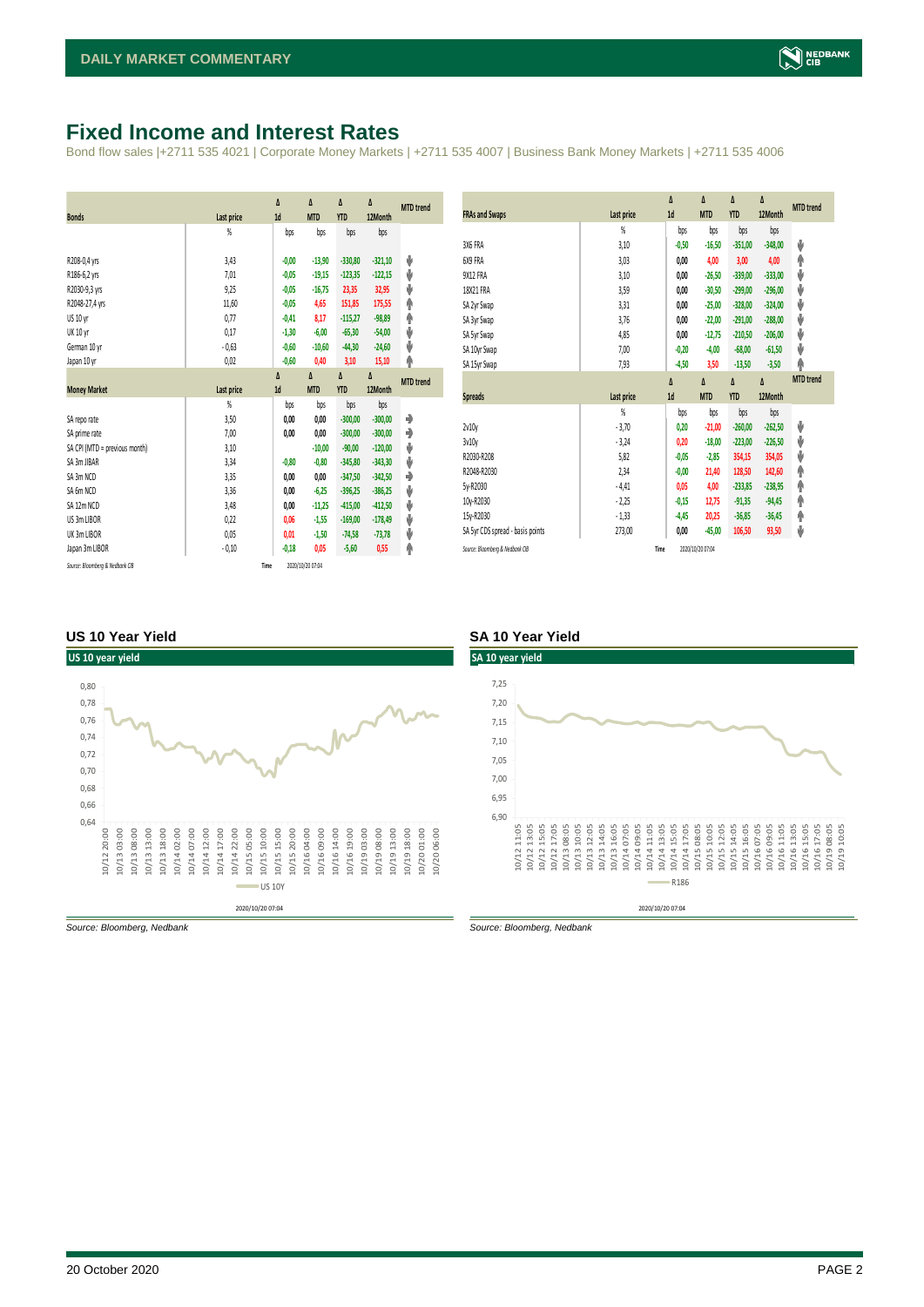

## <span id="page-2-0"></span>**Currencies**

Business Banking FX | +27 11 535 4003 | Corporate FX | +2711 535 4002 | Institutional FX | +2711 535 4005

- The new week got underway with the rand trading in the low 16.50s. In what proved to be an exceptionally sedate session, the local unit managed to post marginal gains for the majority of the session. The rand reached a best level of 16.4250, despite some demand for the USD emerging at the sub-16.5000 level, and ended the local session at 16.4600. In the overnight trading sessions, the rand came under some pressure as emerging markets lost ground amid concerns regarding the stimulus talks in the US, which saw the USD recover marginally. This morning, the USDZAR is currently trading at 16.5500. The EURZAR is trading at 19.4905 and the GBPZAR at 21.4230.
- The international markets saw the major currency pairs post gains relative to the USD, with the EURUSD reaching a high of 1.1793 on the day. It has drifted back marginally from those highs this morning and is currently trading at 1.1780. The GBPUSD traded to a high of 1.3024, although failing to consolidate the gains above 1.3000. It is currently trading at 1.2945 this morning. Gold has held steady above the 1,900.00 level, although it lost ground from the close last night; it currently trades at 1,902.65.
- Data releases scheduled for today: locally, we have the leading index; from Europe, we have the German PPI and current account for the zone; and from the US, we have housing starts and building permits.
- The markets have continued to trade cautiously and within relatively limited ranges as they await a stimulus deal in the US, given the house speaker has set a deadline to reach a deal. Local activity has continued to disappoint the markets apparently cautious of government to deliver on the economic stimulus plan.

| <b>Majors</b>                   | Last price | X <sub>A</sub><br>$-1d$ | X <sub>A</sub><br><b>MTD</b> | $% \Delta$<br><b>YTD</b>    | $% \Delta$<br>12Month  | <b>MTD</b> trend | <b>USD trend</b>    |
|---------------------------------|------------|-------------------------|------------------------------|-----------------------------|------------------------|------------------|---------------------|
| GBPUSD                          | 1.29       | $-0.02$                 | 0.20                         | $-2,35$                     | $-0,11$                | Φ                | <b>USD</b> weakness |
| <b>EURUSD</b>                   | 1,18       | 0.08                    | 0,49                         | 5,04                        | 5,63                   | Φ                | USD weakness        |
| <b>USDJPY</b>                   | 105.52     | 0.09                    | 0.04                         | 2,93                        | $-2,94$                | Φ                | USD strength        |
| <b>USDAUD</b>                   | 1,42       | 0,35                    | 1,69                         | $-0,38$                     | $-2,49$                | ٨                | USD strength        |
| <b>Rand crosses</b>             |            | X <sub>A</sub>          | X <sub>A</sub>               | $%$ $\Lambda$<br><b>YTD</b> | $% \Lambda$<br>12Month | <b>MTD</b> trend | ZAR trend           |
|                                 | Last price | $-1d$                   | <b>MTD</b>                   |                             |                        |                  |                     |
| <b>USDZAR</b>                   | 16,55      | 0.16                    | $-1,23$                      | 15,39                       | 10,80                  | ψ                | ZAR strength        |
| GBPZAR                          | 21,42      | 0.14                    | $-1,10$                      | 13,33                       | 10,69                  | ψ                | ZAR strength        |
| <b>EURZAR</b>                   | 19,49      | 0.22                    | $-0.71$                      | 19,44                       | 15,55                  | ψ                | ZAR strength        |
| AUDZAR                          | 11,65      | $-0.17$                 | $-2,96$                      | 15,56                       | 13,01                  | ψ                | ZAR strength        |
| ZARJPY                          | 6,38       | $-0,04$                 | 1,17                         | $-21,58$                    | $-15,36$               | ٨                | ZAR strength        |
|                                 |            | X <sub>A</sub>          | X <sub>A</sub>               | $%$ $\Lambda$               | $%$ $\Delta$           | <b>MTD</b> trend | ZAR trend           |
| <b>African FX</b>               | Last price | $-1d$                   | <b>MTD</b>                   | <b>YTD</b>                  | 12Month                |                  |                     |
| ZARMWK (Malawian kwacha)        | 45.61      | $-0.37$                 | 1.78                         | $-15.53$                    | $-8.67$                | Φ                | ZAR strength        |
| ZARBWP (Botswana pula)          | 0.69       | $-0,16$                 | 0.20                         | $-9,39$                     | $-6,47$                | Φ                | ZAR strength        |
| ZARKES (Kenyan shilling)        | 6,60       | $-0,15$                 | 1.56                         | $-9,58$                     | $-6,16$                | φ                | ZAR strength        |
| ZARMUR (Mauritian rupee)        | 2.42       | $-0.20$                 | 1.56                         | $-7.44$                     | $-1.63$                | Φ                | ZAR strength        |
| ZARNGN (Nigerian naira)         | 23,16      | 0.49                    | 1.76                         | $-12,46$                    | $-5,73$                | Φ                | ZAR strength        |
| ZARGHS (Ghanian cedi)           | 0,35       | $-0,14$                 | 1.68                         | $-15,84$                    | $-5,97$                | Φ                | ZAR strength        |
| ZARZMW (Zambian kwacha)         | 1.25       | $-0.17$                 | 4.69                         | 20,14                       | 28.66                  | Ŵ                | ZAR strength        |
| ZARMZN (Mozambican metical)     | 4,40       | $-0,15$                 | 1.97                         | $-0,00$                     | 4,23                   | ٨                | ZAR strength        |
|                                 |            | $\chi_{\Delta}$         | $\chi_{\Delta}$              | $% \Delta$                  | $% \Delta$             | <b>MTD</b> trend | <b>USD</b> trend    |
| <b>Emerging Market FX</b>       | Last price | $-1d$                   | <b>MTD</b>                   | <b>YTD</b>                  | 12Month                |                  |                     |
| <b>USDBRL (Brazilian Real)</b>  | 5,61       | $-0,64$                 | 0.02                         | 28,16                       | 26,39                  | ŵ                | USD strength        |
| USDTRY (Turkish Lira)           | 7.88       | $-0.02$                 | 2.11                         | 24,50                       | 25.68                  | Φ                | USD strength        |
| <b>USDMXN (Mexican Peso)</b>    | 21,22      | 0.13                    | $-4.20$                      | 10,82                       | 9,88                   | ψ                | <b>USD</b> weakness |
| <b>USDINR</b> (Indian Rupee)    | 73,37      | 0,00                    | $-0,54$                      | 2,71                        | 3,03                   | ψ                | USD weakness        |
| <b>USDRUB (Russian Ruble)</b>   | 77.66      | $-0.32$                 | 0.04                         | 20,18                       | 17,94                  | Ŵ                | USD strength        |
| Source: Bloomberg & Nedbank CIB | Time       |                         | 2020/10/20 07:04             |                             |                        |                  |                     |

• Possible trading range for the rand today: 16.3500 to 16.8500

*\*Please note that the sign on the % change reflects the change on the headline number. The narrative indicates the trend direction over the month. For trade in any of these currencies, contact our FX dealing desks*





*Source: Bloomberg, Nedbank Source: Bloomberg, Nedbank*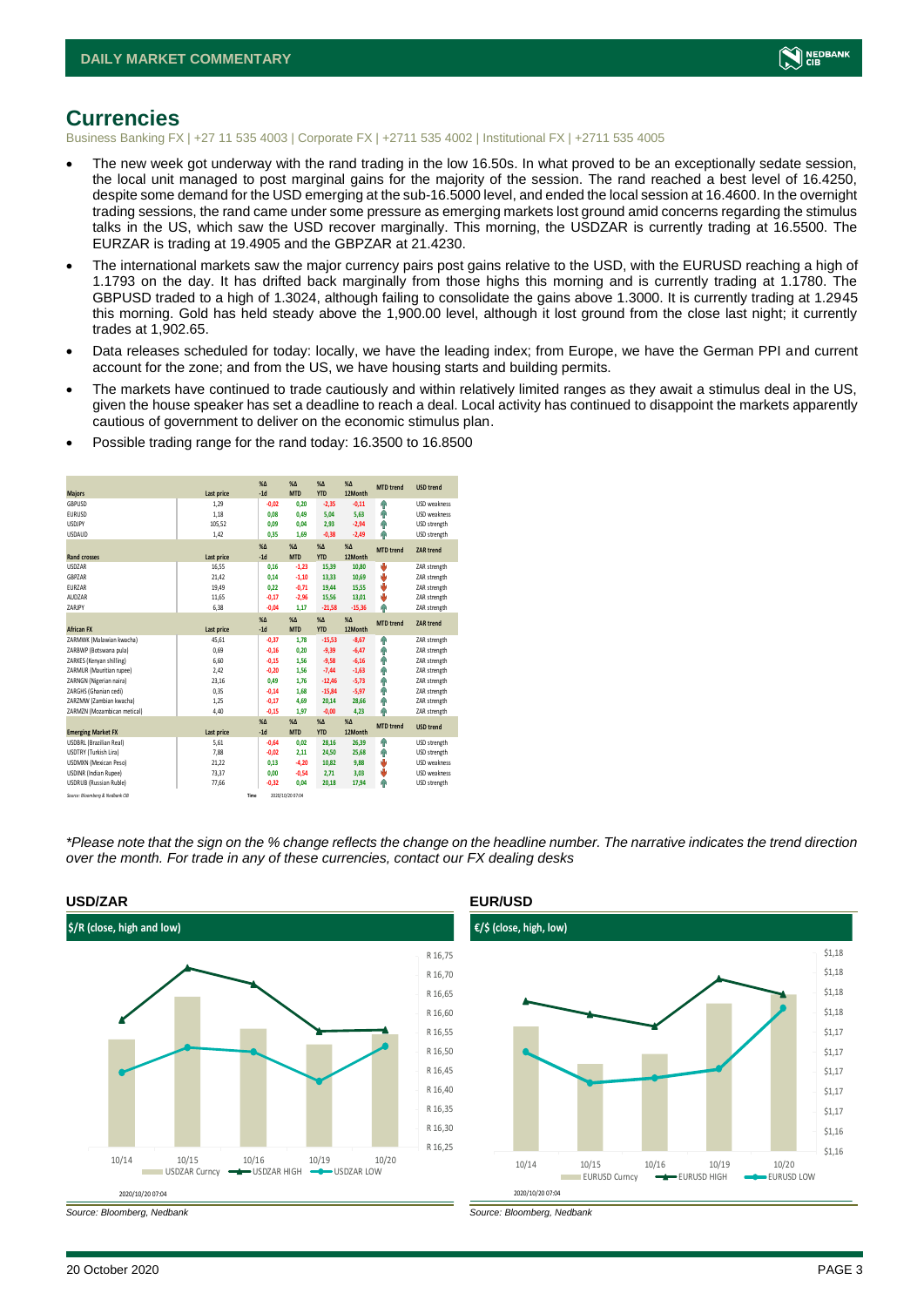# <span id="page-3-0"></span>**Commodities**

Nedbank CIB Market Commentary | CIBMarketComm@Nedbank.co.za | +27 11 537 4091| +27 11 535 4038

- Oil prices slipped for a fourth straight day on worries about a resurgence of coronavirus cases globally stifling a promising recovery in fuel demand, while growing output from Libya adds to plentiful supply in the market.
- Gold inched lower as caution set in ahead of the deadline to reach an agreement on a new U.S. coronavirus stimulus, base metals mixed.

| <b>Commodities</b>              | Last price | $%$ $\Delta$<br>$-1d$ | %Δ<br><b>MTD</b> | $%$ $\Delta$<br><b>YTD</b> | $\%$ $\Delta$<br>12Month | <b>MTD</b> trend |
|---------------------------------|------------|-----------------------|------------------|----------------------------|--------------------------|------------------|
| Brent near future (\$)          | 42,26      | $-0,84$               | 3,20             | $-35,97$                   | $-28,88$                 | Ŵ                |
| WTI crude (\$)                  | 40,57      | $-0,64$               | 0,87             | $-33,56$                   | $-24,56$                 | Ģ                |
| Gold spot (\$)                  | 1 902.19   | $-0,10$               | 0,87             | 25,37                      | 28,14                    | Ŵ                |
| Platinum spot (\$)              | 858,67     | $-0,17$               | $-3,87$          | $-11,16$                   | $-3,37$                  | U                |
| SA white maize spot (R)         | 3714.00    | 0,90                  | 10,80            | 42,85                      | 25,09                    | Ĥ                |
| Source: Bloomberg & Nedbank CIB |            | Time                  | 2020/10/20 07:04 |                            |                          |                  |



*Source: Bloomberg, Nedbank*



#### **Platinum vs. Gold Brent Crude vs. West Texas Intermediate**



*Source: Bloomberg, Nedbank Source: Bloomberg, Nedbank*

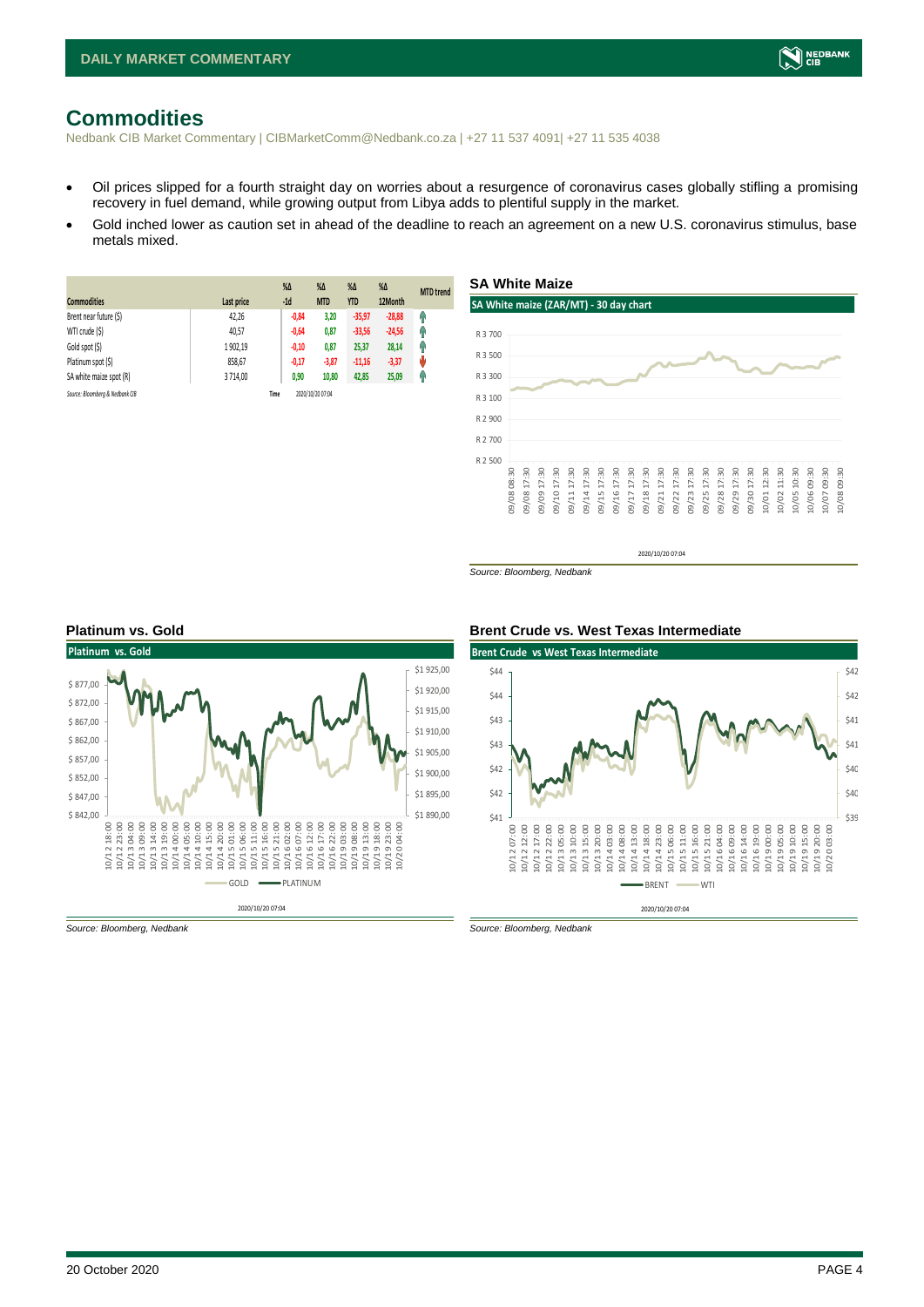# <span id="page-4-0"></span>**Equities**

Cash equities | +2711 535 4030/31

### **South Africa**

• JALSH +0.1%. In another lacklustre showing on the volume front, we pretty much saw a reversal of the "sell SA Inc. vs PGMs" theme that dominated last week's flows. Banks +4.2%; saw some bottom fishing from locals and there was an element of switching out of resources. OMN +1.8%; has reached an agreement to sell its share in Oro Agri to Rovensa for USD146.9m. Proceeds will be used to repay existing core term debt, which will reduce the group's interest expenses, as well as its weighted average cost of debt going forward. The group will also unwind existing interest rate hedges where appropriate. The company has received support from an effective 59.8% of shareholders for the deal.

### **UK/Europe**

• European stocks erased gains to close lower as lingering coronavirus concerns offset resurfaced hopes of a US stimulus deal. The Stoxx Europe 600 dropped 0.3%, with 13 industry groups in the red. Chemicals (-1.2%) and healthcare (-0.9%) stocks declined, with large-cap pharma stocks weighing on the latter; financial sectors were the best performers led by financial services (+1%). Euro Stoxx 50 down 0.3%, FTSE 100 down 0.6%, DAX down 0.4%, CAC 40 down 0.2%, FTSE MIB down 0.1%, IBEX 35 up 0.2%, AEX Index down 0.6% and Swiss Market Index down 0.2%.

### **USA**

• Stocks fell sharply on Monday ahead of a key deadline set by House Speaker Nancy Pelosi to reach a deal on a new coronavirus stimulus bill before the elections while COVID-19 cases rise. Shares of big tech stocks contributed to the decline. The Dow closed 410.89 points lower at 28,195.42. Earlier in the day, the 30-stock average was up more than 100 points. The S&P dropped 1.63% to close at 3,426.92, energy and tech were the worst-performing sectors and the Nasdaq pulled back 1.65% to 11,478.88. The Russell 2000 gave up 20.18 points to 1,613.63 and VIX was up 6.46% to 29.18.

### **Asia**

• S&P futures climbed after a spokesman for House Speaker Nancy Pelosi said differences were narrowing in talks. Shares dipped in Japan, Australia and South Korea and fluctuated in Hong Kong. The 10-year Treasury steadied around 0.77% and the USD held losses versus major peers. The PBoC set yuan fixing at 6.6930 vs. 6.7010 on 19 October.

|                                 |               | $\%$ $\Delta$ | $\%$ $\Delta$    | $\%$ $\Delta$ | $\%$ $\Delta$ | 2019        | <b>MTD</b> trend |
|---------------------------------|---------------|---------------|------------------|---------------|---------------|-------------|------------------|
| <b>Developed Markets</b>        | Last price    | $-1d$         | <b>MTD</b>       | <b>YTD</b>    | 12Month       | Performance |                  |
| Dow Jones                       | 28 195,42     | $-1,44$       | 1,49             | $-1,20$       | 5,32          | 22,34       | ٨                |
| Nasdaq                          | 11 478,88     | $-1,65$       | 2,79             | 27,93         | 41,90         | 35,23       | Λ                |
| S&P 500                         | 3 4 26, 92    | $-1,63$       | 1,90             | 6,07          | 14,76         | 28,88       | ٨                |
| DJ Eurostoxx 50                 | 3 2 4 2 .5 1  | $-0.09$       | 1.53             | $-13,42$      | $-9,41$       | 25,12       | ٨                |
| DAX                             | 12 854,66     | $-0.42$       | 0,74             | $-2,98$       | 1,75          | 25,22       | A                |
| CAC                             | 4929.27       | $-0.13$       | 2.62             | $-17,54$      | $-12,54$      | 26,46       | Α                |
| FTSE                            | 5 884,65      | $-0.59$       | 0.32             | $-21,98$      | $-17,70$      | 12,00       | ٨                |
| ASX200                          | 6 185,80      | $-0.70$       | 6.36             | $-7,45$       | $-6,98$       | 13,38       | Α                |
| Nikkei 225                      | 23 543.58     | $-0.54$       | 1,55             | $-0,48$       | 4,67          | 20,93       | A                |
| MSCI World                      | 2417.69       | $-0.92$       | 2.13             | 2,51          | 10,13         | 25,19       | ٨                |
|                                 |               | $\%$ $\Delta$ | $\%$ $\Delta$    | $\%$ $\Delta$ | $\%$ $\Delta$ | 2019        |                  |
| <b>Emerging Markets</b>         | Last price    | $-1d$         | <b>MTD</b>       | <b>YTD</b>    | 12Month       | Performance | <b>MTD</b> trend |
| Hang Seng                       | 24 520,34     | $-0.09$       | 4,52             | $-13,02$      | $-8,23$       | 9,07        | ٨                |
| Shanghai                        | 3 3 0 8 . 3 1 | $-0.13$       | 2.80             | 8,46          | 12,60         | 23,72       | Λ                |
| Brazil Bovespa                  | 98 657.70     | 0.35          | 4.29             | $-14,69$      | $-5,80$       | 27.07       | Λ                |
| India - NSE                     | 40 560,73     | 0,32          | 6,55             | $-1,68$       | 3,21          | 14,38       | ٨                |
| Russia Micex                    | 2794,27       | $-0.19$       | $-3,84$          | $-8,26$       | 1,50          | 28,21       | V                |
| <b>MSCI Emerging</b>            | 1127,28       | 0,28          | 4,18             | 1,13          | 10,08         | 15,38       | ٨                |
|                                 |               | $\%$ $\Delta$ | $\%$ $\Delta$    | $\%$ $\Delta$ | $\%$ $\Delta$ | 2019        | <b>MTD</b> trend |
| <b>SA Indices</b>               | Last price    | $-1d$         | <b>MTD</b>       | <b>YTD</b>    | 12Month       | Performance |                  |
| JSE All Share                   | 55 161,03     | 0,21          | 1.65             | $-3,37$       | $-1,01$       | 8,24        | ł                |
| Top 40                          | 50 741,94     | 0,09          | 1,40             | $-0,15$       | 2,49          | 8,75        | A                |
| Resi 10                         | 54 129,95     | $-0.07$       | 1.40             | 9,89          | 22,45         | 20,01       | Α                |
| Indi 25                         | 74 762,95     | $-0.61$       | 2,15             | 7,88          | 7,09          | 8,82        | Ą                |
| Fini 15                         | 9977.80       | 3,10          | $-0.93$          | $-36,35$      | $-37,79$      | $-4,30$     | V                |
| Source: Bloomberg & Nedbank CIB | Time          |               | 2020/10/20 07:04 |               |               |             |                  |

#### **Short Term Performance of SA Equity Indices**



*Source: Bloomberg, Nedbank*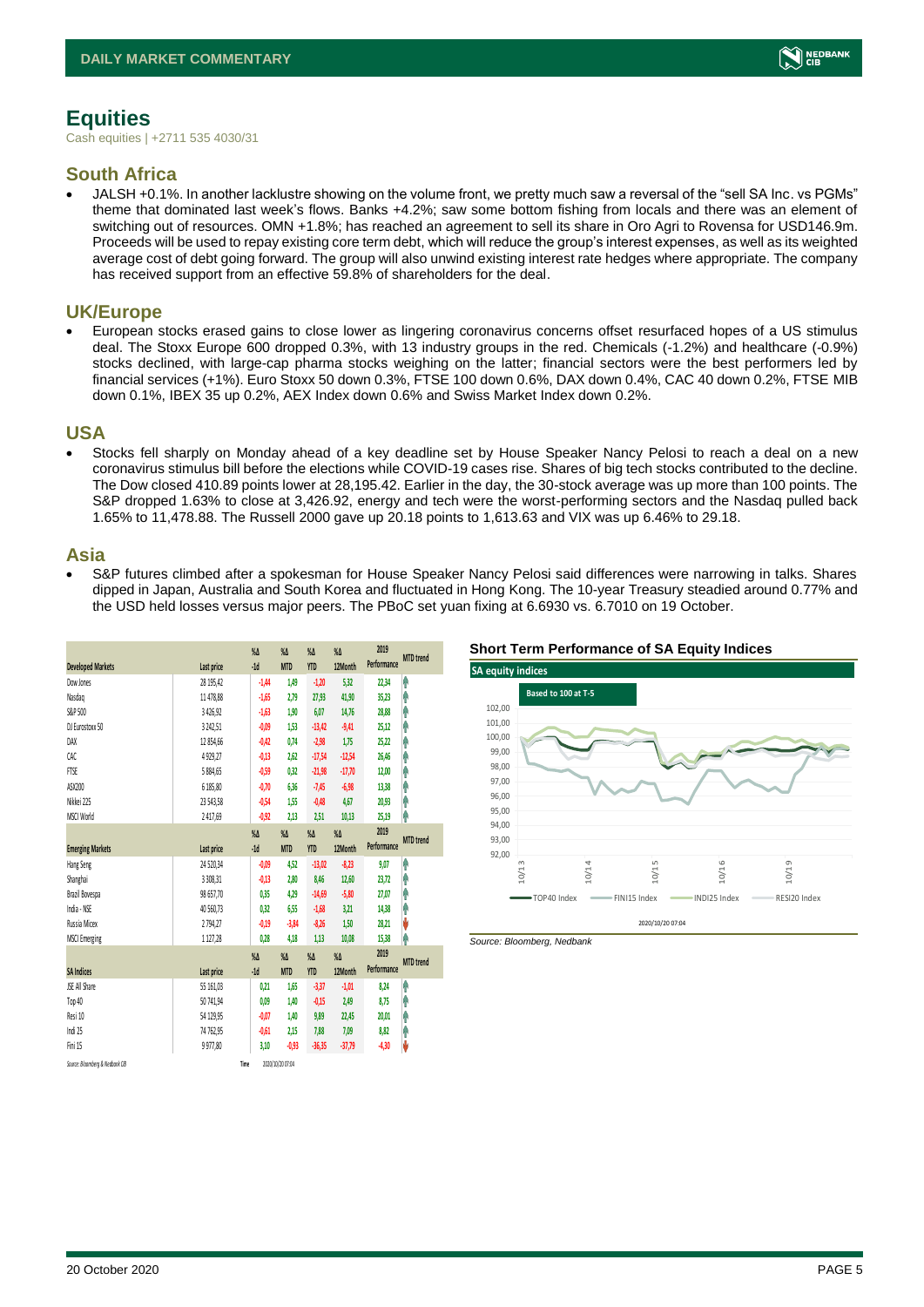

# <span id="page-5-0"></span>**Last Day To Trade**

Susan Correia | Scorreia@Nedbankcapital.co.za | +27 11 295 8227

| <b>SHARE CODE</b>      | <b>SHARE NAME</b>                 | <b>DIVIDEND / INTEREST RATE</b> |
|------------------------|-----------------------------------|---------------------------------|
| <b>20 October 2020</b> |                                   |                                 |
| <b>BCF</b>             | <b>Bowler Metcalf Ltd</b>         | dividend $@$ 29.50cps           |
| <b>FVT</b>             | <b>Fairvest Property Holdings</b> | dividend $@9.8830cps$           |
| <b>HET</b>             | <b>Heriot REIT Limited</b>        | dividend $@$ 43.45cps           |
| <b>PRX</b>             | Prosus N.V                        | dividend @ 0.11Eur              |
| <b>TLM</b>             | <b>Telemaster Holdings Ltd</b>    | dividend $@1.60 \text{cps}$     |

*Source: JSE*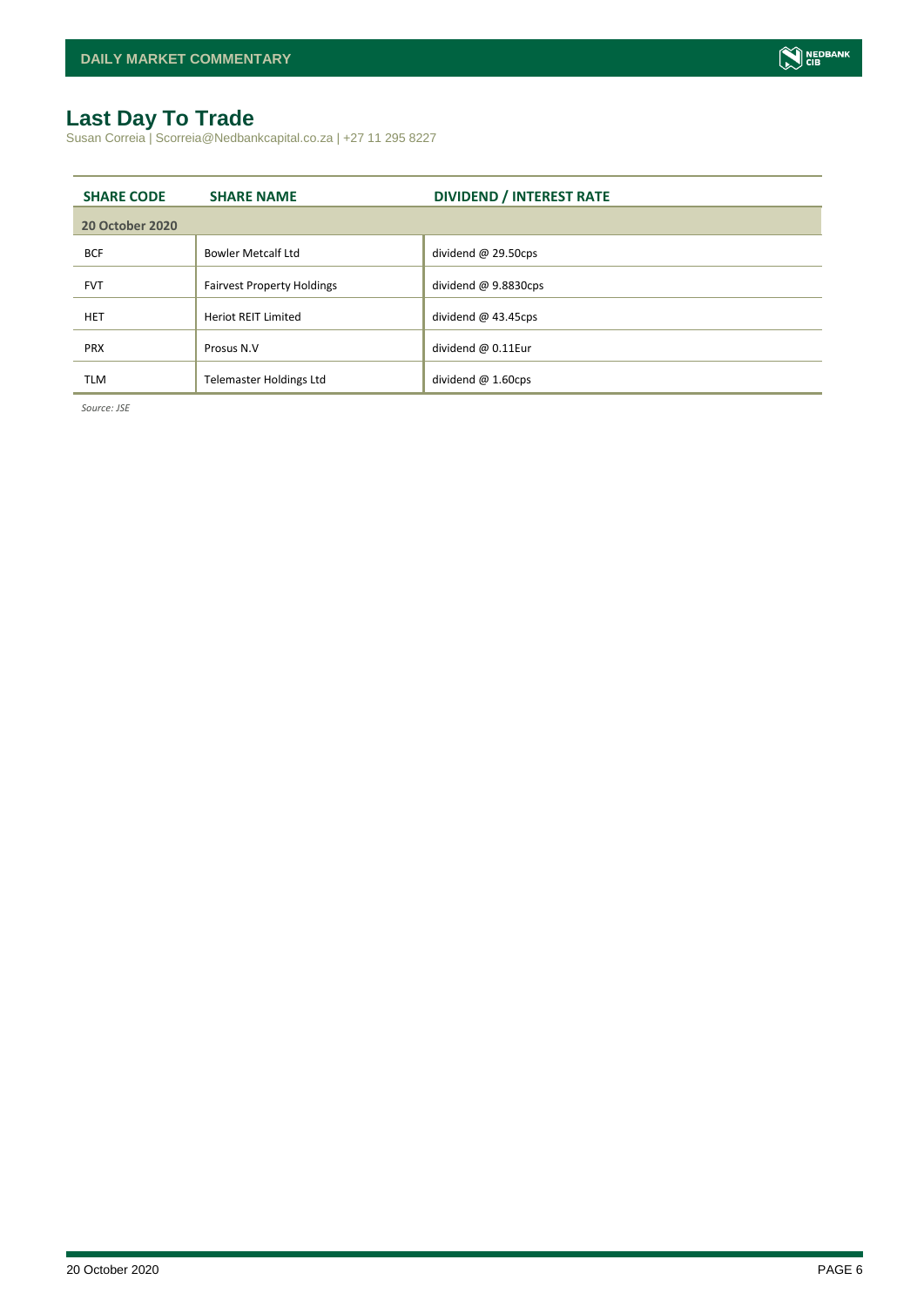# <span id="page-6-0"></span>**JSE Performance**

Nedbank CIB Market Commentary | CIBMarketComm@Nedbank.co.za | +27 11 537 4091

|                                    |            | %Δ      | %Δ         | %Δ         | %Δ       | 2019        | <b>MTD</b> trend |
|------------------------------------|------------|---------|------------|------------|----------|-------------|------------------|
| <b>Top40 constituents</b>          | Last price | $-1d$   | <b>MTD</b> | <b>YTD</b> | 12Month  | Performance |                  |
| ABG: Absa Group Ltd                | 91,49      | 4,68    | 2,43       | $-38,72$   | $-42,13$ | $-7,74$     | φ                |
| AGL: Anglo American Plc            | 423,60     | 1,45    | 4,00       | 6,21       | 16,89    | 23,76       | φ                |
| AMS: Anglo American Platinum Ltd   | 1375,00    | 0,41    | 18,22      | 7,49       | 30,67    | 143,03      | Ą                |
| ANG: Anglogold Ashanti Ltd         | 443,27     | $-0,37$ | 2,35       | 40,05      | 44,53    | 74,14       | Ą                |
| APN : Aspen Pharmacare Holdings Lt | 109,45     | $-0,86$ | $-8,24$    | $-8,19$    | 6,88     | $-11,57$    | V                |
| BHP: Bhp Group Plc                 | 349,02     | $-0,56$ | $-2,78$    | 5,83       | 14,00    | 8,56        | ♦                |
| BID: Bid Corp Ltd                  | 231,06     | 0,26    | $-10,54$   | $-30,03$   | $-30,72$ | 24,61       | V                |
| BTI: British American Tobacco Plc  | 558,00     | $-0,63$ | $-5,67$    | $-6,59$    | 9,46     | 27,29       | ψ                |
| BVT: Bidvest Group Ltd             | 132,71     | 0,65    | $-3,91$    | $-35,19$   | $-35,42$ | $-1,01$     | V                |
| CFR : Financiere Richemont-Dep Rec | 112,83     | $-0,81$ | 0,45       | 3,01       | 2,91     | 16,96       | φ                |
| CLS : Clicks Group Ltd             | 220,61     | $-1,51$ | $-0,77$    | $-14,02$   | $-9,76$  | 34,02       | V                |
| CPI : Capitec Bank Holdings Ltd    | 1097,56    | 1,49    | 5,80       | $-24,11$   | $-18,71$ | 29,35       | φ                |
| DSY: Discovery Ltd                 | 122,55     | 0,34    | $-4,20$    | 1,59       | $-0,10$  | $-24,51$    | ψ                |
| EXX : Exxaro Resources Ltd         | 130,00     | 0,86    | 4,43       | $-0,87$    | 8,68     | $-4,88$     | φ                |
| FSR: Firstrand Ltd                 | 39,52      | 5,39    | $-4,15$    | $-37,07$   | $-40,11$ | $-4,21$     | V                |
| GFI: Gold Fields Ltd               | 203,17     | $-1,10$ | $-0,05$    | 111,92     | 145,70   | 94,30       | V                |
| GRT : Growthpoint Properties Ltd   | 11,49      | 2,59    | $-6,20$    | $-48,03$   | $-49,47$ | $-5,11$     | V                |
| HAR: Harmony Gold Mining Co Ltd    | 93,95      | $-1,05$ | 5,40       | 83,50      | 100,06   | 103,17      | φ                |
| IMP : Impala Platinum Holdings Ltd | 170,00     | 0,48    | 16,86      | 18,45      | 65,81    | 291,28      | φ                |
| INL: Investec Ltd                  | 32,73      | $-0,73$ | 3,74       | $-44,47$   | $-44,75$ | 5,01        | φ                |
| INP: Invested Plc                  | 32,49      | $-0,79$ | 4,74       | $-50,57$   | $-51,04$ | 2,89        | φ                |
| MCG: Multichoice Group Ltd         | 123,82     | 1,55    | 27,82      | 6,28       | 4,49     |             | φ                |
| MNP: Mondi Plc                     | 342,04     | $-0,62$ | $-3,79$    | 4,83       | 16,84    | 7,31        | V                |
| MRP : Mr Price Group Ltd           | 130,99     | $-0,43$ | $-0,77$    | $-28,22$   | $-17,54$ | $-25,86$    | ψ                |
| MTN: Mtn Group Ltd                 | 55,24      | $-0,43$ | $-1,60$    | $-33,03$   | $-41,01$ | $-7,31$     | ψ                |
| NED : Nedbank Group Ltd            | 100,00     | 4,05    | $-0,76$    | $-53,34$   | $-58,15$ | $-21,99$    | V                |
| NHM: Northam Platinum Ltd          | 186,28     | 0,62    | 9,42       | 50,69      | 86,60    | 185,76      | φ                |
| NPN : Naspers Ltd-N Shs            | 3 109,99   | $-0,82$ | 5,07       | 35,76      | 35,26    | 19,65       | φ                |
| NRP : Nepi Rockcastle Plc          | 66,64      | 1,62    | $-3,42$    | $-43,87$   | $-45,70$ | 9,58        | V                |
| OMU: Old Mutual Ltd                | 10,31      | 4,67    | $-0,48$    | $-47,56$   | $-48,99$ | $-12,23$    | ♦                |
| PRX: Prosus Nv                     | 1612,00    | $-0,42$ | 4,55       | 52,94      | 46,97    |             | φ                |
| REM : Remgro Ltd                   | 92,53      | 3,62    | $-1,58$    | $-35,09$   | $-27,20$ | 0,13        | Ψ                |
| RNI : Reinet Investments Sca       | 272,89     | 0,05    | $-6,06$    | $-1,66$    | 2,14     | 27,03       | ψ                |
| SBK: Standard Bank Group Ltd       | 110,42     | 5,38    | 2,20       | $-34,40$   | $-38,38$ | $-5,87$     | Ĥ                |
| SHP: Shoprite Holdings Ltd         | 136,74     | $-0,98$ | 0,07       | 8,59       | 4,00     | $-33,78$    | φ                |
| SLM : Sanlam Ltd                   | 50,00      | $-0,77$ | $-3,83$    | $-36,79$   | $-37,23$ | $-0,88$     | ψ                |
| SOL: Sasol Ltd                     | 106,00     | 0,57    | $-18,19$   | $-65,07$   | $-62,30$ | $-28,59$    | ψ                |
| SPP: Spar Group Limited/The        | 179,94     | $-1,13$ | $-5,12$    | $-8,90$    | $-6,50$  | $-4,81$     | ψ                |
| SSW : Sibanye Stillwater Ltd       | 50,44      | $-2,17$ | 8,89       | 40,54      | 95,43    | 258,18      | φ                |
| VOD: Vodacom Group Ltd             | 122,58     | $-0,80$ | $-0,56$    | 6,31       | $-2,06$  | $-12,65$    | ψ                |
| WHL: Woolworths Holdings Ltd       | 35,30      | 0,34    | 0,14       | $-27,37$   | $-36,68$ | $-11,78$    | φ                |
|                                    |            |         |            |            |          |             |                  |

 $Source: Bloomberg & Nedbank *CB*$ 

Time 2020/10/20 07:04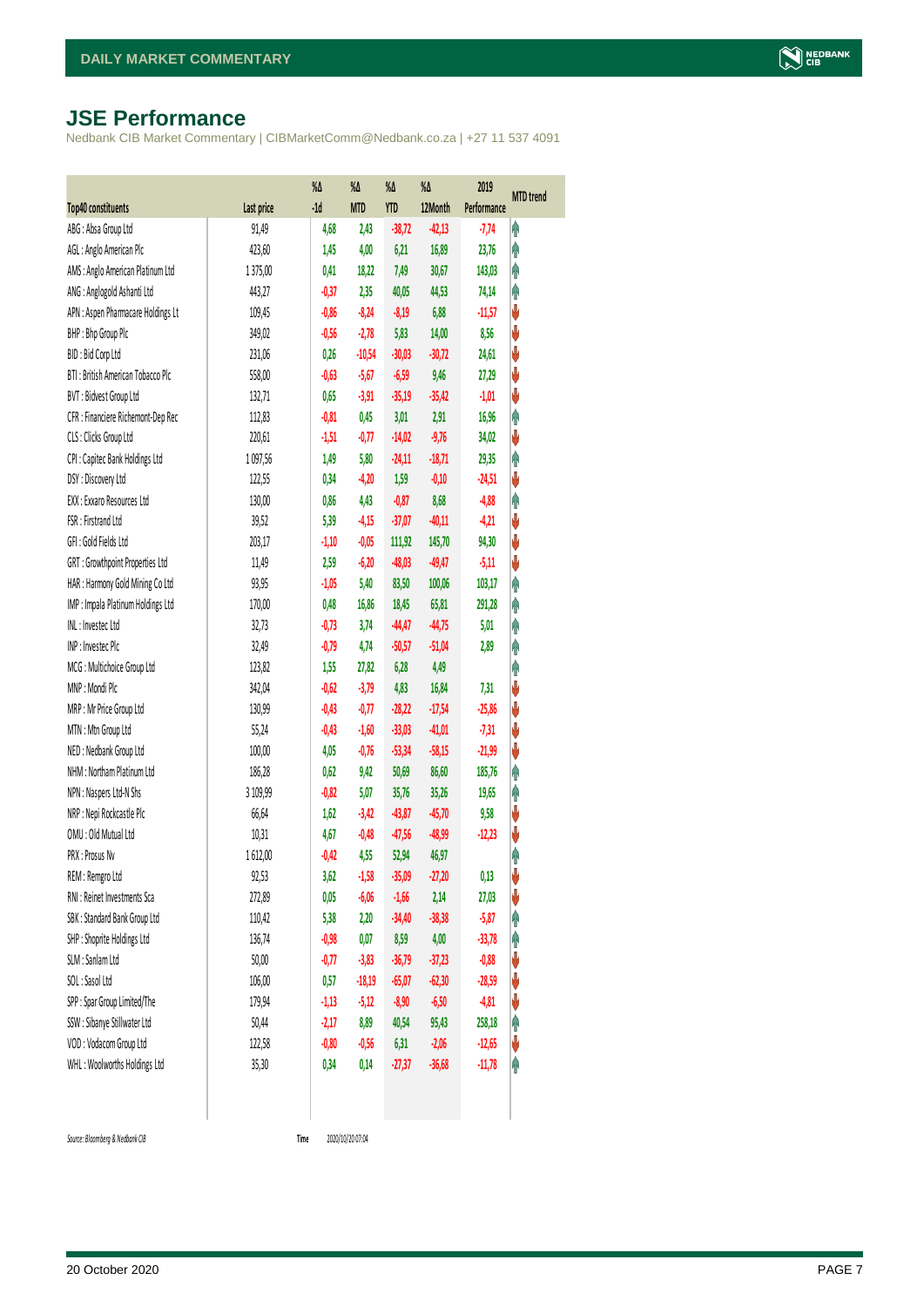# <span id="page-7-0"></span>**Foreign Flows**

Nedbank CIB Market Commentary | CIBMarketComm@Nedbank.co.za | +27 11 537 4091

| Foreign flows (bn)                  | <b>Week to 16 Oct 2020</b> | <b>Month to 16 Oct 2020</b> | Year to 16 Oct 2020 |
|-------------------------------------|----------------------------|-----------------------------|---------------------|
| Foreign flows into SA equity market | -R 2.831                   | -R 23.764                   | -R 127.414          |
| Foreign flows into SA bond market   | $-R$ 3.216                 | -R 10.627                   | -R 21.147           |
| Total foreign flows                 | $-R$ 6.047                 | -R 34.391                   | -R 148.561          |
| Source : Bloomberg                  | 2020/10/20 07:04           |                             |                     |

#### **Foreign Equity Flows: 5 Day History Foreign Bond Flows: 5 Day History**



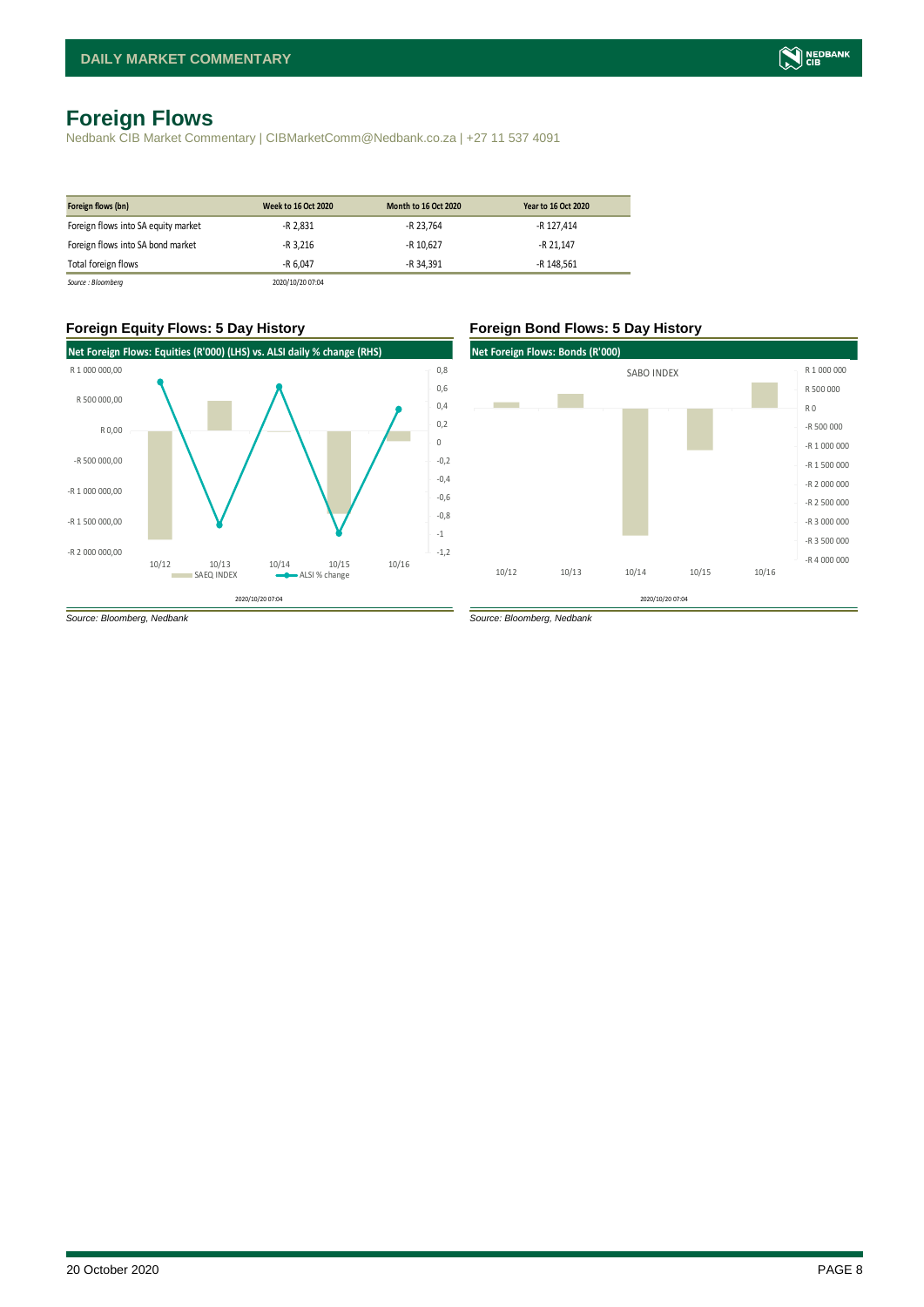# <span id="page-8-0"></span>**Economic Calendar**

Nedbank CIB Market Commentary | CIBMarketComm@Nedbank.co.za | +27 11 537 4091

|                   | Country    | Event                            | Period     | Survey     | Actual         | Prior      | Revised    |
|-------------------|------------|----------------------------------|------------|------------|----------------|------------|------------|
| 19-October        |            |                                  |            |            |                |            |            |
| 01:50 AM          | JN         | Imports YoY                      | SEP        | $-21,40%$  | $-17,20%$      | $-20,80%$  |            |
| 01:50 AM          | JN         | Trade Balance Adjusted           | SEP        | JPY 848,7b | JPY 475,8b     | JPY 350,6b | JPY 359,0b |
| 01:50 AM          | JN         | Exports YoY                      | SEP        | $-2,40%$   | $-4,90%$       | $-14,80%$  |            |
| 04:00 AM          | CH         | <b>Industrial Production YoY</b> | SEP        | 5,80%      | 6,90%          | 5,60%      |            |
| 04:00 AM          | CH         | Retail Sales YoY                 | SEP        | 1,60%      | 3,30%          | 0,50%      |            |
| 04:00 AM          | CH         | GDP SA QoQ                       | 3Q         | 3,30%      | 2,70%          | 11,50%     | 11,70%     |
| 04:00 AM          | CH         | GDP YoY                          | 3Q         | 5,50%      | 4,90%          | 3,20%      |            |
| 20-October        |            |                                  |            |            |                |            |            |
| 08:00 AM          | GE         | PPI YoY                          | SEP        | $-1,40%$   | $\blacksquare$ | $-1,20%$   |            |
| 09:00 AM          | SA         | Leading Indicator                | AUG        |            | $\overline{a}$ | 99,9       |            |
| 10:00 AM          | EC         | <b>ECB Current Account SA</b>    | AUG        |            | $\blacksquare$ | EUR 16,6b  |            |
| 02:30 PM          | US         | <b>Building Permits MoM</b>      | SEP        | 2,98%      | $\frac{1}{2}$  | $-0,90%$   |            |
| 02:30 PM          | US         | Housing Starts MoM               | SEP        | 3,46%      | $\frac{1}{2}$  | $-5,10%$   |            |
| 02:30 PM          | US         | <b>Building Permits</b>          | SEP        | 1520k      | $\blacksquare$ | 1470k      |            |
| 02:30 PM          | US         | <b>Housing Starts</b>            | <b>SEP</b> | 1465k      | $\blacksquare$ | 1416k      |            |
| 21-October        |            |                                  |            |            |                |            |            |
| 08:00 AM          | UK         | PSNB ex Banking Groups           | SEP        | GBP 33,5b  | $\blacksquare$ | GBP 35,9b  |            |
| 08:00 AM          | UK         | CPI YoY                          | SEP        | 0,60%      | -              | 0,20%      |            |
| 08:00 AM          | UK         | PPI Input NSA YoY                | SEP        | $-5,40%$   | $\frac{1}{2}$  | $-5,80%$   |            |
| 22-October        |            |                                  |            |            |                |            |            |
| 11:00 AM          | ${\sf EC}$ | Govt Debt/GDP Ratio              | 2019       |            |                | 84,10%     |            |
| 04:00 PM          | EC         | Consumer Confidence              | OCT A      | $-15,00$   |                | $-13,90$   |            |
| 04:00 PM          | US         | Leading Index                    | <b>SEP</b> | 0,60%      |                | 1,20%      |            |
| 04:00 PM          | US         | <b>Existing Home Sales</b>       | SEP        | 6,30m      |                | 6,00m      |            |
| 04:00 PM          | US         | Existing Home Sales MoM          | SEP        | 5,00%      | $\frac{1}{2}$  | 2,39%      |            |
| 05:00 PM          | US         | Kansas City Fed Manf. Activity   | <b>OCT</b> | 11,0       |                | 11,0       |            |
|                   |            |                                  |            |            |                |            |            |
| Source: Bloomberg |            | 2020/10/20 07:03                 |            |            |                |            |            |